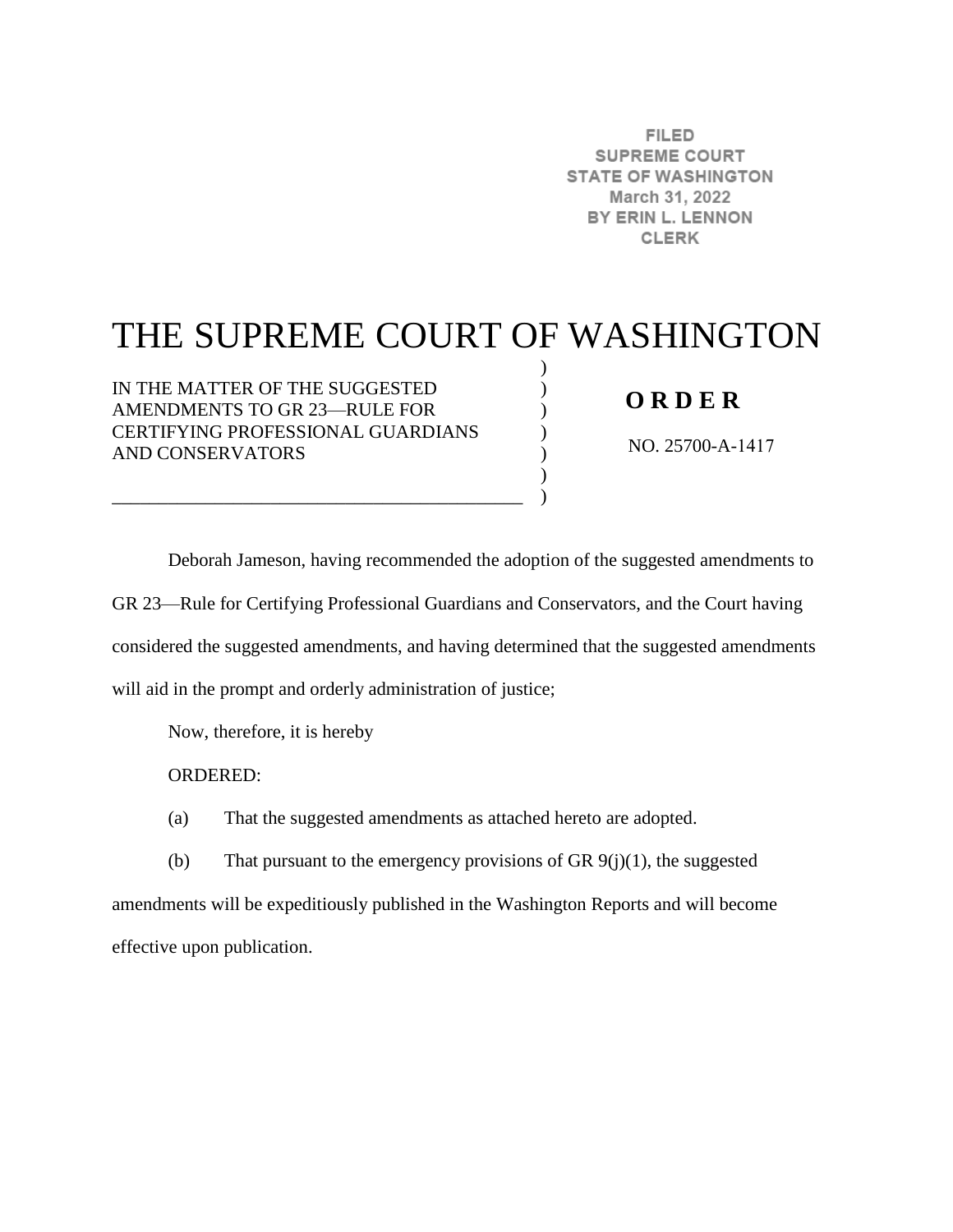DATED at Olympia, Washington this 31st day of March, 2022.

.<br>અ2લં González,

Johnson, J

Madsen, J.

Ower

Whitener, J.

Stephens, J.